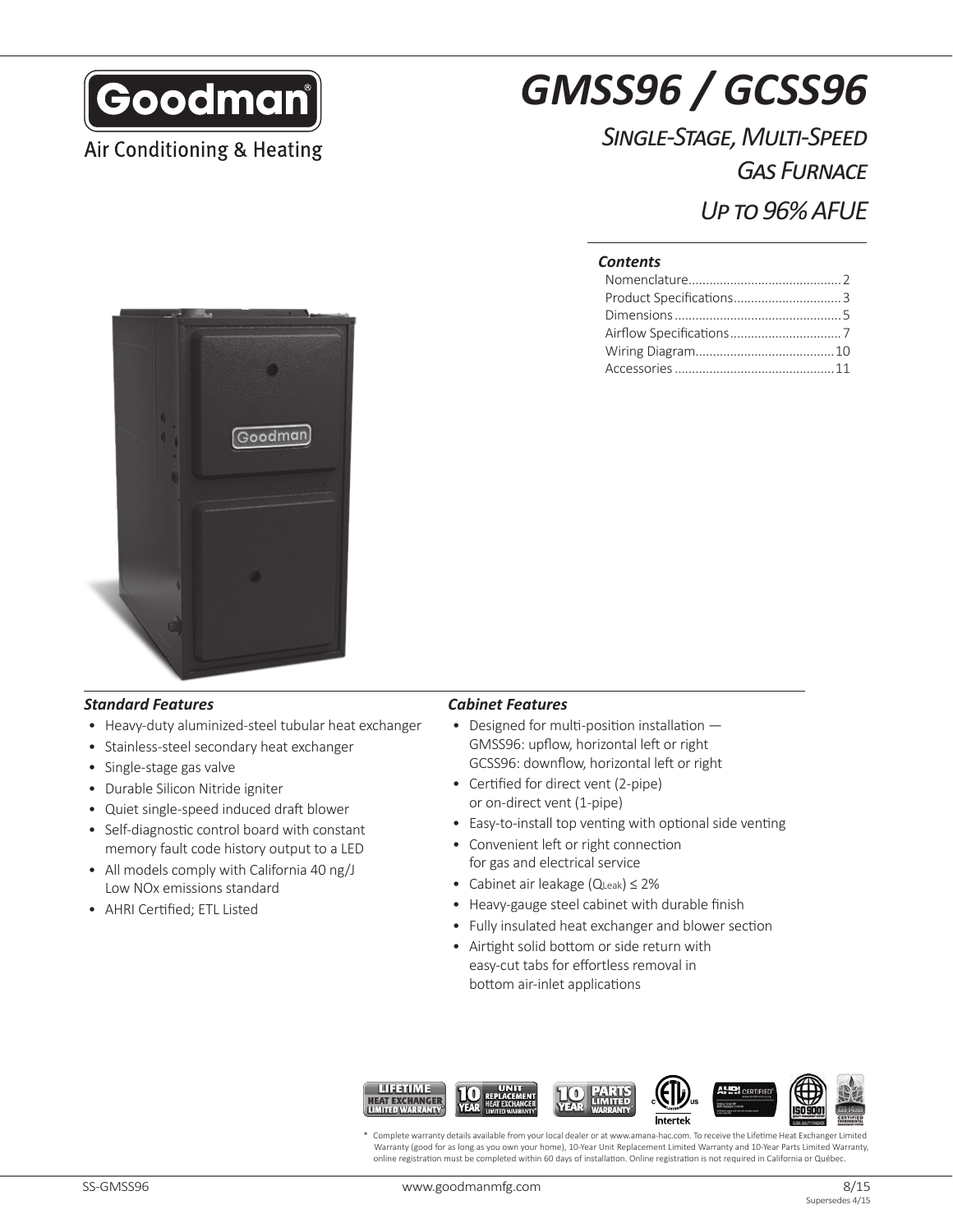|                                           | G            | M              | S | s              | 96                  | 060   | 3  | B  | N  | A  | Α  |                         |
|-------------------------------------------|--------------|----------------|---|----------------|---------------------|-------|----|----|----|----|----|-------------------------|
|                                           | $\mathbf{1}$ | $\overline{2}$ | 3 | $\overline{4}$ | 5,6                 | 7,8,9 | 10 | 11 | 12 | 13 | 14 |                         |
| <b>Brand</b>                              |              |                |   |                |                     |       |    |    |    |    |    | <b>Minor Revision</b>   |
| Goodman® Brand<br>G                       |              |                |   |                |                     |       |    |    |    |    |    | A - Initial Release     |
|                                           |              |                |   |                |                     |       |    |    |    |    |    | <b>B</b> - 1st Revision |
| Configuration                             |              |                |   |                |                     |       |    |    |    |    |    |                         |
| Upflow/Horizontal<br>M                    |              |                |   |                |                     |       |    |    |    |    |    | Major Revision          |
| Downflow/Horizontal<br>C                  |              |                |   |                |                     |       |    |    |    |    |    | A - Initial Release     |
|                                           |              |                |   |                |                     |       |    |    |    |    |    | <b>B</b> - 1st Revision |
| Motor                                     |              |                |   |                |                     |       |    |    |    |    |    |                         |
| Variable Speed ECM / ComfortNet<br>$\vee$ |              |                |   |                |                     |       |    |    |    |    |    | <b>NO<sub>x</sub></b>   |
| Multi-Speed ECM<br>Ε                      |              |                |   |                |                     |       |    |    |    |    |    | N - Low NOx             |
| S<br>Single Speed                         |              |                |   |                |                     |       |    |    |    |    |    |                         |
|                                           |              |                |   |                |                     |       |    |    |    |    |    | Cabinet Width           |
| <b>Gas Valve</b>                          |              |                |   |                |                     |       |    |    |    |    |    | $B - 17.5"$             |
| Modulating<br>M                           |              |                |   |                |                     |       |    |    |    |    |    | $C - 21"$               |
| Two Stage<br>C                            |              |                |   |                |                     |       |    |    |    |    |    | $D - 24.5"$             |
| S<br>Single Stage                         |              |                |   |                |                     |       |    |    |    |    |    |                         |
|                                           |              |                |   |                |                     |       |    |    |    |    |    | Maximum CFM             |
| <b>AFUE</b>                               |              |                |   |                |                     |       |    |    |    |    |    | 2 - 800 CFM             |
| 92 92% AFUE                               |              |                |   |                |                     |       |    |    |    |    |    | 3 - 1200 CFM            |
| 96 96% AFUE                               |              |                |   |                |                     |       |    |    |    |    |    | 4 - 1600 CFM            |
| 97 97-98% AFUE                            |              |                |   |                |                     |       |    |    |    |    |    | 5 - 2000 CFM            |
| MBTU/h                                    |              |                |   |                |                     |       |    |    |    |    |    |                         |
| 040 - 40,000 BTU/h 080 - 80,000 BTU/h     |              |                |   |                | 120 - 120,000 BTU/h |       |    |    |    |    |    |                         |
| 060 - 60,000 BTU/h 100 - 100,000 BTU/h    |              |                |   |                |                     |       |    |    |    |    |    |                         |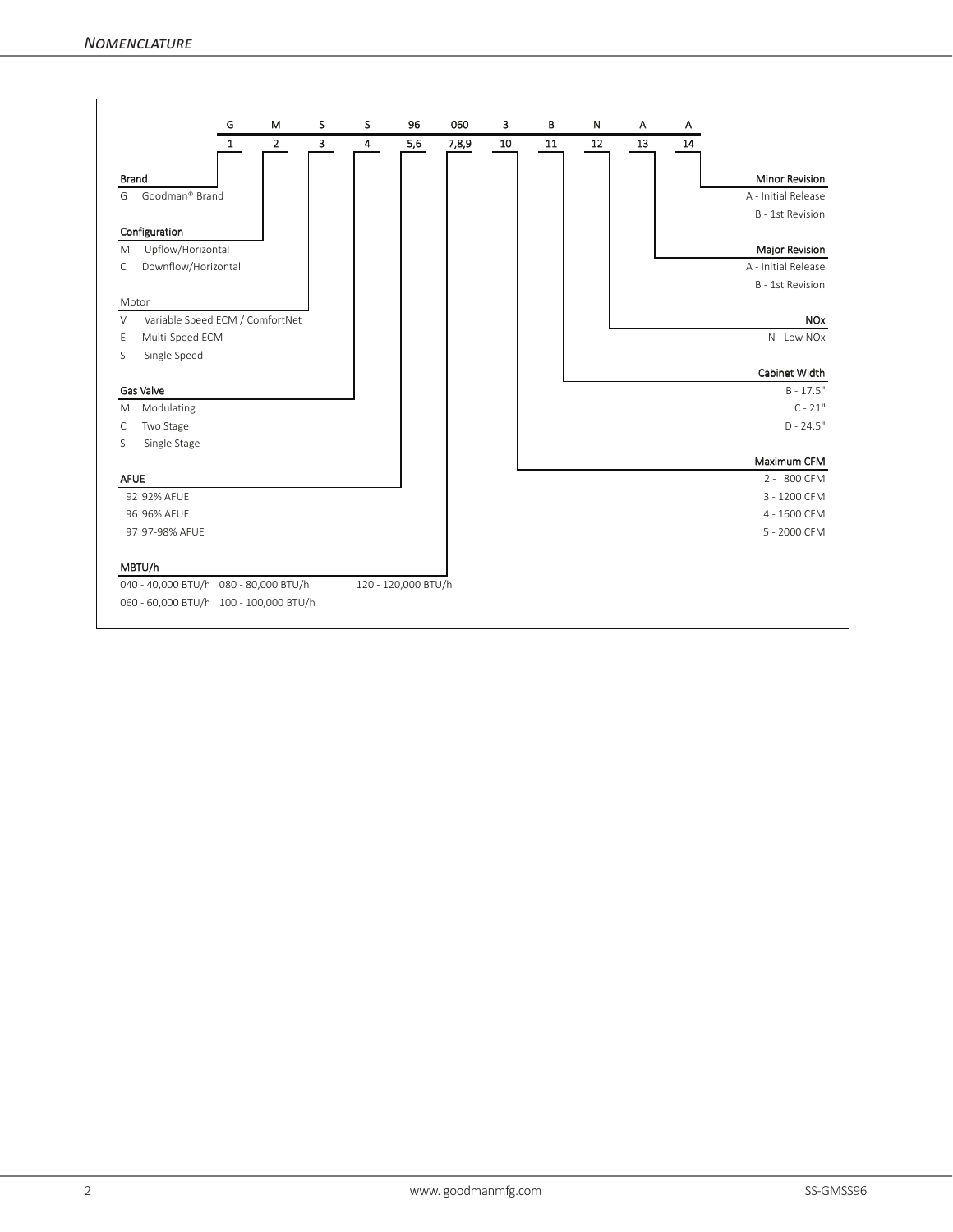|                                             | GMSS96<br>0402BNA | GMSS96<br>0603BNA | GMSS96<br>0803BNA | GMSS96<br><b>0804CNA</b> | GMSS96<br><b>0805CNA</b> | GMSS96<br><b>1005CNA</b> | GMSS96<br><b>1205DNA</b> |
|---------------------------------------------|-------------------|-------------------|-------------------|--------------------------|--------------------------|--------------------------|--------------------------|
| <b>HEATING DATA</b>                         |                   |                   |                   |                          |                          |                          |                          |
| High Fire Input <sup>1</sup>                | 40,000            | 60,000            | 80,000            | 80,000                   | 80,000                   | 100,000                  | 120,000                  |
| High Fire Output <sup>1</sup>               | 38,400            | 57,600            | 76,800            | 76,800                   | 76,800                   | 96,000                   | 115,200                  |
| $A$ FUE <sup>2</sup>                        | 96                | 96                | 96                | 96                       | 96                       | 96                       | 96                       |
| Temperature Rise Range (°F)                 | $25 - 55$         | $35 - 65$         | $35 - 65$         | $25 - 55$                | $25 - 55$                | $30 - 60$                | $35 - 65$                |
| Vent Diameter <sup>3</sup>                  | $2" - 3"$         | $2" - 3"$         | $2" - 3"$         | $2" - 3"$                | $2" - 3"$                | $2" - 3"$                | 3"                       |
| No. of Burners                              | $\overline{2}$    | 3                 | $\overline{4}$    | 4                        | $\overline{4}$           | 5                        | 6                        |
| <b>CIRCULATOR BLOWER</b>                    |                   |                   |                   |                          |                          |                          |                          |
| Available AC @ 0.5" ESP                     | $1.5 - 3$         | $1.5 - 3$         | $1.5 - 3$         | $1.5 - 4$                | $3 - 5$                  | $3 - 5$                  | $3 - 5$                  |
| Size $(D \times W)$                         | $10'' \times 8''$ | $10'' \times 8''$ | $10'' \times 8''$ | $10'' \times 10''$       | $11" \times 10"$         | $11" \times 10"$         | $11"$ x $11"$            |
| Horsepower @ 1075 RPM                       | $\frac{1}{3}$     | $\frac{1}{3}$     | $\frac{1}{2}$     | $\frac{1}{2}$            | $\frac{3}{4}$            | $\frac{3}{4}$            | $\frac{3}{4}$            |
| Speed                                       | $\overline{4}$    | 4                 | 4                 | 4                        | $\overline{4}$           | $\overline{4}$           | $\overline{4}$           |
| <b>ELECTRICAL DATA</b>                      |                   |                   |                   |                          |                          |                          |                          |
| Min. Circuit Ampacity <sup>4</sup>          | 9.6               | 9.6               | 12.8              | 11.7                     | 13.7                     | 13.7                     | 13.7                     |
| Max. Overcurrent Device (amps) <sup>5</sup> | 15                | 15                | 15                | 15                       | 15                       | 15                       | 15                       |
| <b>SHIPPING WEIGHT (LBS)</b>                | 111               | 114               | 116               | 139                      | 140                      | 142                      | 154                      |

<sup>1</sup> Natural Gas BTU/h

² DOE AFUE based upon Isolated Combustion System (ICS)

<sup>3</sup> Installer must supply one or two PVC pipes: one for combustion air (optional) and one for the flue outlet (required). Vent pipe must be either 2" or 3" in diameter, depending upon furnace input, number of elbows, length of run and installation (1 or 2 pipes). The optional Combustion Air Pipe is dependent on installation/code requirements and must be 2" or 3" diameter PVC.

- ⁴ Minimum Circuit Ampacity = (1.25 x Circulator Blower Amps) + ID Blower amps. Wire size should be determined in accordance with National Electrical Codes. Extensive wire runs will require larger wire sizes.
- ⁵ Maximum Overcurrent Protection Device refers to maximum recommended fuse or circuit breaker size. May use fuses or HACR-type circuit breakers of the same size as noted.

#### **Notes**

- All furnaces are manufactured for use on 115 VAC, 60 Hz, single-phase electrical supply.
- Gas Service Connection ½" FPT
- Important: Size fuses and wires properly and make electrical connections in accordance with the National Electrical Code and/or all existing local codes.
- For bottom return: Failure to unfold flanges may reduce airflow by up to 18%. This could result in performance and noise issues.
- For servicing or cleaning, a 24" front clearance is required. Unit connections (electrical, flue and drain) may necessitate greater clearances than the minimum clearances listed above. In all cases, accessibility clearance must take precedence over clearances from the enclosure where accessibility clearances are greater.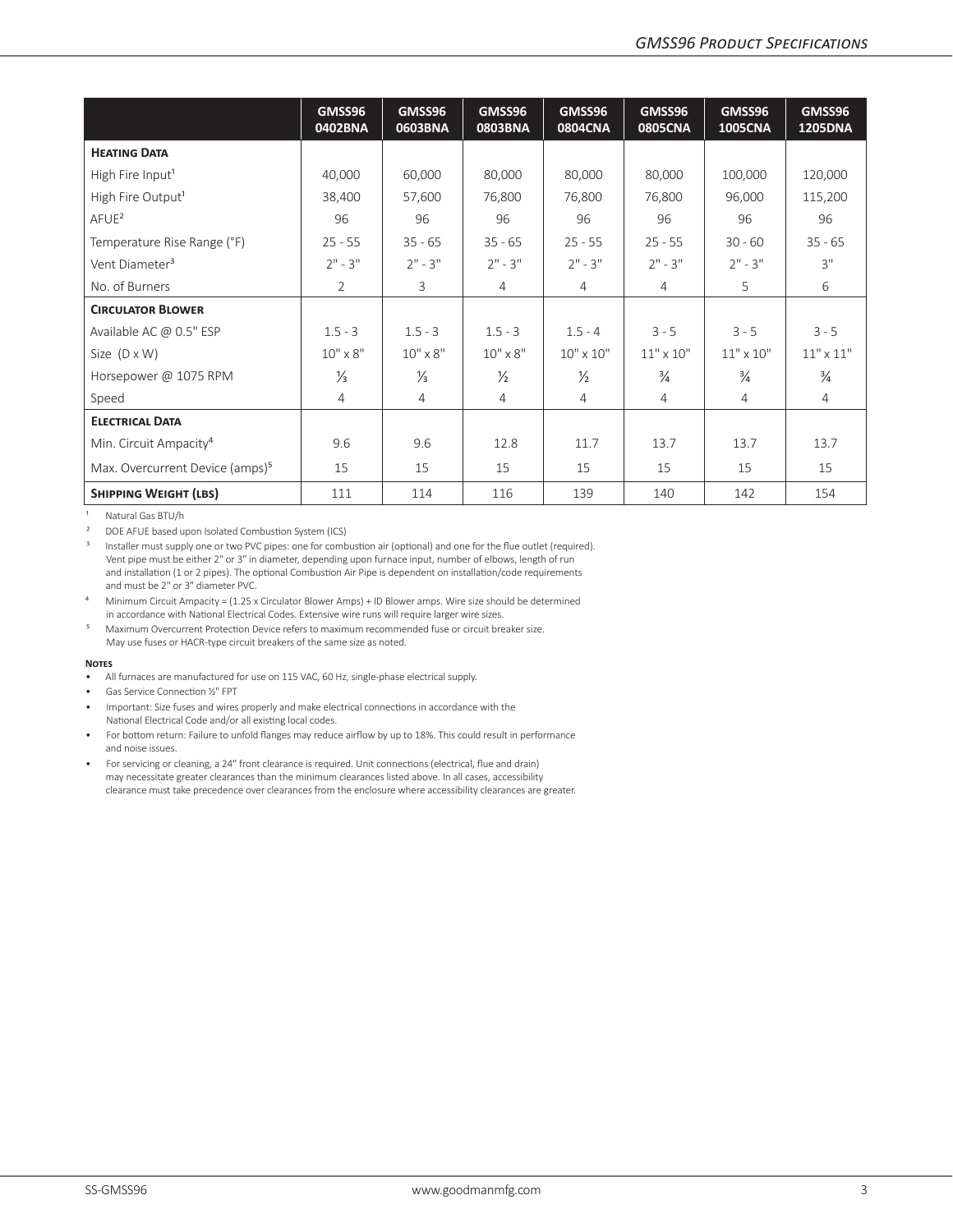|                                             | GCSS96<br>0402BNA | GCSS96<br>0603BNA | GCSS96<br>0804CNA  | GCSS96<br><b>1005CNA</b> | GCSS96<br><b>1205DNA</b> |
|---------------------------------------------|-------------------|-------------------|--------------------|--------------------------|--------------------------|
| <b>HEATING DATA</b>                         |                   |                   |                    |                          |                          |
| High Fire Input <sup>1</sup>                | 40,000            | 60,000            | 80,000             | 100,000                  | 120,000                  |
| High Fire Output <sup>1</sup>               | 38,400            | 57,600            | 76,800             | 95,000                   | 114,000                  |
| AFUE <sup>2</sup>                           | 96                | 96                | 96                 | 95                       | 95                       |
| Temperature Rise Range (°F)                 | $25 - 55$         | $35 - 65$         | $35 - 65$          | $40 - 70$                | $45 - 75$                |
| Vent Diameter <sup>3</sup>                  | $2" - 3"$         | $2" - 3"$         | $2" - 3"$          | $2" - 3"$                | 3"                       |
| No. of Burners                              | $\overline{2}$    | 3                 | $\overline{4}$     | 5                        | 6                        |
| <b>CIRCULATOR BLOWER</b>                    |                   |                   |                    |                          |                          |
| Available AC @ 0.5" ESP                     | $1.5 - 3$         | $1.5 - 3$         | $2.5 - 4$          | $3 - 5$                  | $3 - 5$                  |
| Size $(D \times W)$                         | $10'' \times 8''$ | $10'' \times 8''$ | $10'' \times 10''$ | $11" \times 10"$         | $11" \times 11"$         |
| Horsepower @ 1075 RPM                       | $\frac{1}{3}$     | $\frac{1}{3}$     | $\frac{1}{2}$      | $\frac{3}{4}$            | $\frac{3}{4}$            |
| Speed                                       | $\overline{4}$    | 4                 | $\overline{4}$     | 4                        | $\overline{4}$           |
| <b>ELECTRICAL DATA</b>                      |                   |                   |                    |                          |                          |
| Min. Circuit Ampacity <sup>4</sup>          | 9.6               | 9.6               | 11.7               | 13.7                     | 13.7                     |
| Max. Overcurrent Device (amps) <sup>5</sup> | 15                | 15                | 15                 | 15                       | 15                       |
| <b>SHIPPING WEIGHT (LBS)</b>                | 111               | 114               | 139                | 142                      | 154                      |

<sup>1</sup> Natural Gas BTU/h

<sup>2</sup> DOE AFUE based upon Isolated Combustion System (ICS)

<sup>3</sup> Installer must supply one or two PVC pipes: one for combustion air (optional) and one for the flue outlet (required). Vent pipe must be either 2" or 3" in diameter, depending upon furnace input, number of elbows, length of run and installation (1 or 2 pipes). The optional Combustion Air Pipe is dependent on installation/code requirements and must be 2" or 3" diameter PVC.

⁴ Minimum Circuit Ampacity = (1.25 x Circulator Blower Amps) + ID Blower amps. Wire size should be determined in accordance with National Electrical Codes. Extensive wire runs will require larger wire sizes.

<sup>5</sup> Maximum Overcurrent Protection Device refers to maximum recommended fuse or circuit breaker size. May use fuses or HACR-type circuit breakers of the same size as noted.

#### **Notes**

• All furnaces are manufactured for use on 115 VAC, 60 Hz, single-phase electrical supply.

• Gas Service Connection ½" FPT

• Important: Size fuses and wires properly and make electrical connections in accordance with the National Electrical Code and/or all existing local codes.

• For bottom return: Failure to unfold flanges may reduce airflow by up to 18%. This could result in performance and noise issues.

• For servicing or cleaning, a 24" front clearance is required. Unit connections (electrical, flue and drain) may necessitate greater clearances than the minimum clearances listed above. In all cases, accessibility clearance must take precedence over clearances from the enclosure where accessibility clearances are greater.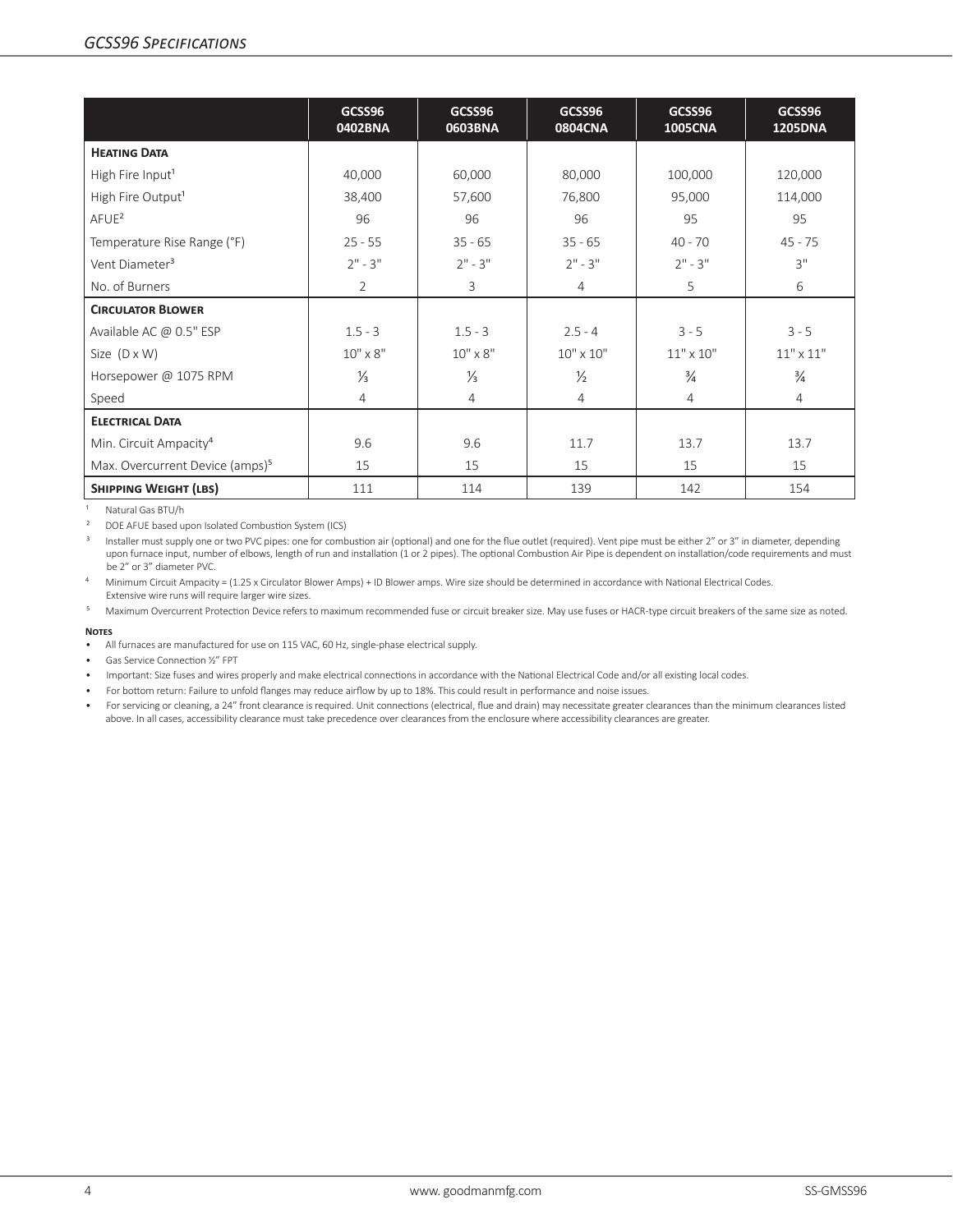

| <b>MODEL</b>  | W               | D        | н                 | $\overline{A}$    | $\mathbf{B}$ | C        | D               |                 |
|---------------|-----------------|----------|-------------------|-------------------|--------------|----------|-----------------|-----------------|
| GMSS960402BNA | $17\frac{1}{2}$ | 28%"     | $34\frac{1}{2}$ " | $17\frac{1}{2}$   | 16"          | $13\%$ " | $12\%$ "        | 13%"            |
| GMSS960603BNA | $17\frac{1}{2}$ | $28\%$ " | $34\frac{1}{2}$ " | $17\frac{1}{2}$   | 16"          | $13\%$ " | $12\frac{1}{8}$ | 13%"            |
| GMSS960803BNA | $17\frac{1}{2}$ | 28%"     | $34\frac{1}{2}$ " | $17\frac{1}{2}$   | 16"          | $13\%$ " | $12\%$ "        | 13%"            |
| GMSS960804CNA | 21"             | 28%"     | $34\frac{1}{2}$ " | 21"               | 191/2"       | $17\%$ " | 16"             | $17\frac{1}{2}$ |
| GMSS960805CNA | 21"             | 28%"     | $34\frac{1}{2}$ " | 21"               | $19\%$ "     | $17\%$ " | 16"             | $17\frac{1}{2}$ |
| GMSS961005CNA | 21"             | 28%"     | $34\frac{1}{2}$ " | 21"               | $19\%$ "     | $17%$ "  | 16"             | $17\frac{1}{2}$ |
| GMSS961205DNA | 241/2"          | 28%"     | $34\frac{1}{2}$ " | $24\frac{1}{2}$ " | 23"          | 20%"     | 19%             | 20%"            |

| <b>MODEL</b> | W                 | D       | н                 | A                 | B               | C        | D        | E               |
|--------------|-------------------|---------|-------------------|-------------------|-----------------|----------|----------|-----------------|
| 0402BNA      | $17\frac{1}{2}$   | 28%"    | $34\frac{1}{2}$ " | $17\frac{1}{2}$   | 16"             | $13\%$ " | $12\%$ " | $13\%$ "        |
| 0603BNA      | $17\frac{1}{2}$   | $28%$ " | $34\frac{1}{2}$ " | $17\frac{1}{2}$   | 16"             | $13\%$ " | $12\%$ " | $13\%$ "        |
| 0803BNA      | $17\frac{1}{2}$   | 28%"    | $34\frac{1}{2}$ " | $17\frac{1}{2}$   | 16"             | $13\%$ " | $12\%$ " | $13\%$ "        |
| 0804CNA      | 21"               | 28%"    | $34\frac{1}{2}$ " | 21"               | $19\frac{1}{2}$ | $17\%$ " | 16"      | $17\frac{1}{2}$ |
| 0805CNA      | 21"               | 28%"    | $34\frac{1}{2}$ " | 21"               | $19\%$ "        | $17%$ "  | 16"      | $17\frac{1}{2}$ |
| 1005CNA      | 21"               | 28%"    | $34\frac{1}{2}$ " | 21"               | $19\%$ "        | $17%$ "  | 16"      | $17\frac{1}{2}$ |
| 1205DNA      | $24\frac{1}{2}$ " | 28%"    | $34\frac{1}{2}$ " | $24\frac{1}{2}$ " | 23"             | $20\%$ " | 19%"     | 20%"            |

#### *Minimum Clearances to Combustible Materials*

| <b>POSITION</b> | <b>SIDES</b><br><b>REAR</b> |           | <b>FRONT</b>   | <b>BOTTOM</b> | <b>FLUE</b> | <b>TOP</b> |
|-----------------|-----------------------------|-----------|----------------|---------------|-------------|------------|
| Upflow          | $\sim$                      | $\bigcap$ | $\bigcap$<br>- |               | ωI          | 4H         |
| Horizontal      | $\sim$ 11                   | $\bigcap$ | $\bigcap$<br>U |               |             | - 11<br>ь  |

C = If placed on combustible floor, the floor MUST be wood ONLY.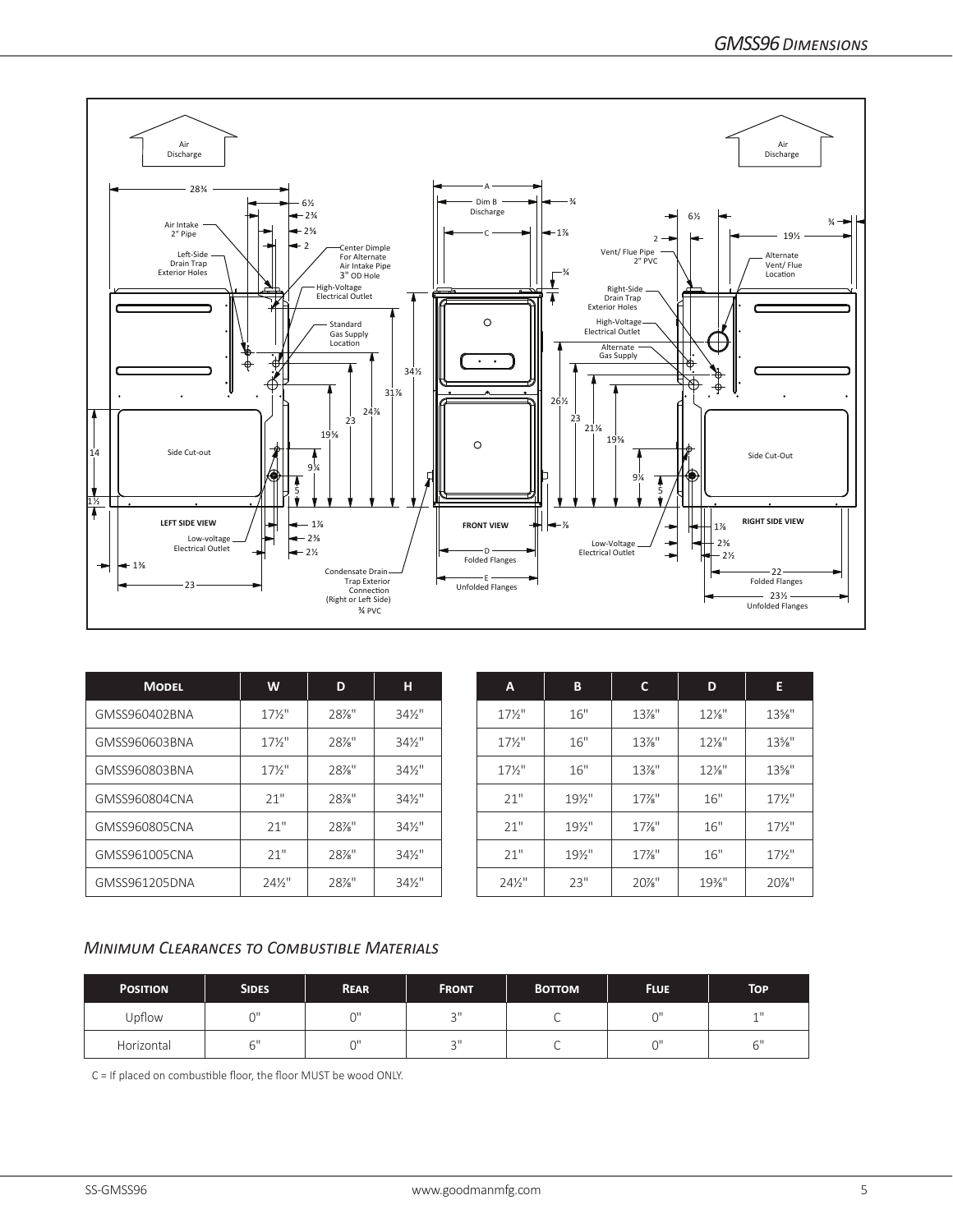

| <b>MODEL</b>  | A                 | В        | C               | D               | Е        |
|---------------|-------------------|----------|-----------------|-----------------|----------|
| GCSS960402BNA | $17\frac{1}{2}$   | $14\%$ " | 14"             | $14\frac{1}{2}$ | 16"      |
| GCSS960603BNA | $17\frac{1}{2}$   | $14\%$ " | 14"             | $14\frac{1}{2}$ | 16"      |
| GCSS960804CNA | 21"               | $18\%$ " | $17\frac{1}{2}$ | 18"             | $19\%$ " |
| GCSS961005CNA | 21"               | $18\%$ " | $17\frac{1}{2}$ | 18"             | $19\%$ " |
| GCSS961205DNA | $24\frac{1}{2}$ " | $21\%$ " | 21"             | $21\frac{1}{2}$ | 23"      |

### *Minimum Clearances to Combustible Materials*

| <b>POSITION</b> | <b>SIDES</b><br><b>REAR</b> |        | <b>FRONT</b> | <b>BOTTOM</b> | <b>FLUE</b> | <b>TOP</b>     |
|-----------------|-----------------------------|--------|--------------|---------------|-------------|----------------|
| Downflow        | $\sim$                      | $\sim$ | $\bigcap$    | <b>NC</b>     |             | 4H             |
| Horizontal      | $\sim$ 11                   | $\sim$ | $\bigcap$    |               |             | $\sim$ 11<br>◡ |

C = If placed on combustible floor, the floor MUST be wood ONLY.

NC = For installation on non-combustible floors only. A combustible floor sub-base must be used for installations on combustible flooring.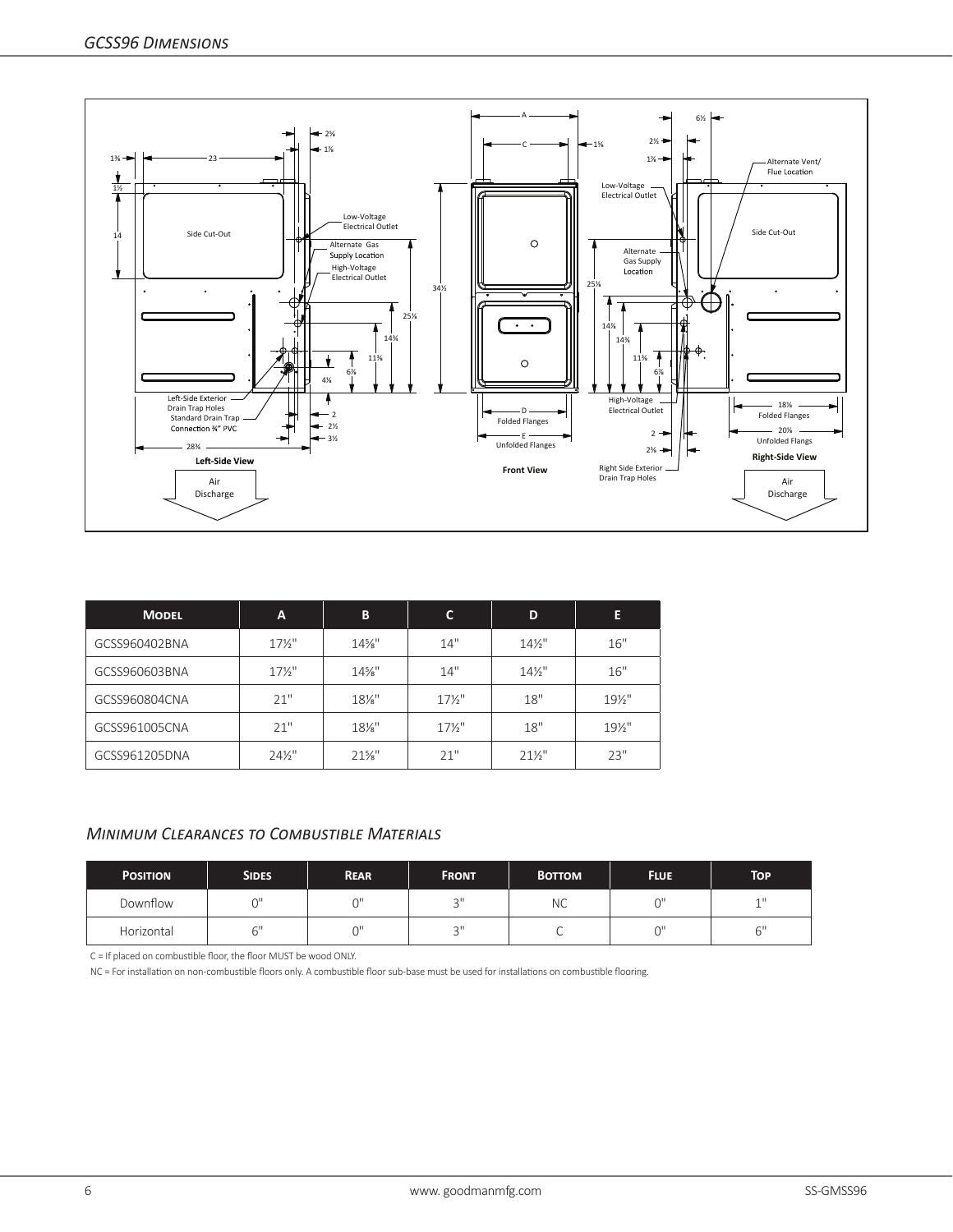|              |                              |                                | <b>EXTERNAL STATIC PRESSURE, (INCHES WATER COLUMN)</b> |             |            |             |            |             |            |             |            |             |            |            |            |
|--------------|------------------------------|--------------------------------|--------------------------------------------------------|-------------|------------|-------------|------------|-------------|------------|-------------|------------|-------------|------------|------------|------------|
| <b>MODEL</b> | <b>MOTOR</b><br><b>SPEED</b> | <b>TONS</b><br>AC <sup>1</sup> |                                                        | 0.1         |            | 0.2         |            | 0.3         |            | 0.4         |            | 0.5         | 0.6        | 0.7        | 0.8        |
|              |                              |                                | <b>CFM</b>                                             | <b>RISE</b> | <b>CFM</b> | <b>RISE</b> | <b>CFM</b> | <b>RISE</b> | <b>CFM</b> | <b>RISE</b> | <b>CFM</b> | <b>RISE</b> | <b>CFM</b> | <b>CFM</b> | <b>CFM</b> |
|              | High                         | 3                              | 1,478                                                  | N/A         | 1,418      | 25          | 1,354      | 26          | 1,290      | 28          | 1,208      | 29          | 1,129      | 1,040      | 930        |
| GMSS96       | Med                          | 2.5                            | 1,299                                                  | 27          | 1,265      | 28          | 1,225      | 29          | 1,167      | 30          | 1,112      | 32          | 1,033      | 949        | 841        |
| 0402BNA      | Med-Lo                       | $\overline{2}$                 | 1,081                                                  | 33          | 1,064      | 33          | 1,039      | 34          | 997        | 36          | 945        | 38          | 886        | 819        | 722        |
|              | Low                          | 1.5                            | 966                                                    | 37          | 951        | 37          | 925        | 38          | 892        | 40          | 861        | 41          | 808        | 750        | 666        |
|              | High                         | 3                              | 1,432                                                  | 37          | 1,374      | 39          | 1,319      | 40          | 1,237      | 43          | 1,157      | 46          | 1,063      | 958        | 854        |
| GMSS96       | Med                          | 2.5                            | 1,289                                                  | 41          | 1,250      | 43          | 1,204      | 44          | 1.142      | 47          | 1.066      | 50          | 981        | 897        | 789        |
| 0603BNA      | Med-Lo                       | $\overline{2}$                 | 1.080                                                  | 49          | 1,057      | 50          | 1,022      | 52          | 980        | 54          | 926        | 58          | 861        | 785        | 700        |
|              | Low                          | 1.5                            | 967                                                    | 55          | 945        | 56          | 919        | 58          | 879        | 61          | 844        | 63          | 789        | 712        | 632        |
|              | High                         | 3                              | 1,620                                                  | 44          | 1,561      | 46          | 1,478      | 48          | 1,401      | 51          | 1,322      | 54          | 1,239      | 1,150      | 1052       |
| GMSS96       | Med                          | 2.5                            | 1,538                                                  | 46          | 1,476      | 48          | 1,401      | 51          | 1,332      | 53          | 1,250      | 57          | 1,166      | 1,083      | 992        |
| 0803BNA      | Med-Lo                       | $\overline{2}$                 | 1,446                                                  | 49          | 1,388      | 51          | 1,333      | 53          | 1,258      | 57          | 1,197      | 59          | 1,112      | 1,037      | 937        |
|              | Low                          | 1.5                            | 1,246                                                  | 57          | 1,217      | 58          | 1,165      | 61          | 1,128      | 63          | 1,067      | N/A         | 994        | 938        | 840        |
|              | High                         | $\overline{4}$                 | 1,795                                                  | 40          | 1,720      | 41          | 1,642      | 43          | 1,555      | 46          | 1,467      | 48          | 1,385      | 1,283      | 1,170      |
| GMSS96       | Med                          | 3.5                            | 1,691                                                  | 42          | 1,622      | 44          | 1,563      | 45          | 1,486      | 48          | 1,394      | 51          | 1,325      | 1,222      | 1,125      |
| 0804CNA      | Med-Lo                       | 3                              | 1,488                                                  | 48          | 1,445      | 49          | 1,403      | 51          | 1,338      | 53          | 1,260      | N/A         | 1,200      | 1,114      | 1,014      |
|              | Low                          | 2.5                            | 1,244                                                  | N/A         | 1,222      | N/A         | 1,198      | N/A         | 1,157      | N/A         | 1,119      | N/A         | 1,062      | 986        | 905        |
|              | High                         | 5                              | 2,233                                                  | 32          | 2,159      | 33          | 2,086      | 34          | 2,024      | 35          | 1,941      | 37          | 1,850      | 1.753      | 1,651      |
| GMSS96       | Med                          | $\overline{4}$                 | 1,820                                                  | 39          | 1,778      | 40          | 1,742      | 41          | 1,695      | 42          | 1.638      | 43          | 1,551      | 1,485      | 1,384      |
| 0805CNA      | Med-Lo                       | 3.5                            | 1,571                                                  | 45          | 1,535      | 46          | 1,497      | 48          | 1.446      | 49          | 1.402      | 51          | 1,338      | 1,280      | 1,204      |
|              | Low                          | 3                              | 1,361                                                  | 52          | 1,333      | 53          | 1,290      | 55          | 1,255      | N/A         | 1,208      | N/A         | 1,171      | 1,104      | 1,051      |
|              | High                         | 5                              | 2,157                                                  | 41          | 2,087      | 43          | 2,028      | 44          | 1,953      | 46          | 1,858      | 48          | 1,775      | 1,661      | 1,558      |
| GMSS96       | Med                          | $\overline{4}$                 | 1,907                                                  | 47          | 1,852      | 48          | 1,800      | 49          | 1,738      | 51          | 1,675      | 53          | 1,605      | 1,514      | 1,410      |
| 1005CNA      | Med-Lo                       | 3.5                            | 1,608                                                  | 55          | 1,580      | 56          | 1,493      | 60          | 1,501      | 59          | 1,440      | 62          | 1,367      | 1,296      | 1,219      |
|              | Low                          | 3                              | 1,390                                                  | N/A         | 1,344      | N/A         | 1,326      | N/A         | 1,268      | N/A         | 1,227      | N/A         | 1,194      | 1,132      | 1,071      |
|              | High                         | 5                              | 2,204                                                  | 48          | 2,144      | 50          | 2,080      | 51          | 1,991      | 54          | 1,914      | 56          | 1,817      | 1,724      | 1,595      |
| GMSS96       | Med                          | $\overline{4}$                 | 1,938                                                  | 55          | 1,914      | 56          | 1,849      | 58          | 1,778      | 60          | 1,713      | 62          | 1,645      | 1,548      | 1,454      |
| 1205DNA      | Med-Lo                       | 3.5                            | 1,651                                                  | 65          | 1,624      | 66          | 1,574      | 68          | 1,529      | 70          | 1,475      | 72          | 1,409      | 1,331      | 1,236      |
|              | Low                          | 3                              | 1,427                                                  | 75          | 1,382      | N/A         | 1,345      | N/A         | 1,311      | N/A         | 1,272      | N/A         | 1,215      | 1,159      | 1,066      |

#### **(CFM & Temperature Rise vs. External Static Pressure)**

 $1$  at 0.5" ESP

**Notes**

• CFM in chart is without filter(s). Filters do not ship with this furnace, but must be provided by the installer. If the furnace requires two return filters,

this chart assumes both filters are installed.

• All furnaces ship as high-speed cooling and medium-speed heating. Installer must adjust blower cooling & heating speed as needed.

• For most jobs, about 400 CFM per ton when cooling is desirable.

• INSTALLATION IS TO BE ADJUSTED TO OBTAIN TEMPERATURE RISE WITHIN THE RANGE SPECIFIED ON THE RATING PLATE.

• This chart is for information only. For satisfactory operation, external static pressure should not exceed value shown on the rating plate. The shaded area indicates ranges in excess of maximum static pressure allowed when heating.

• The above chart is for U.S. furnaces installed at 0-2000 feet. At higher altitudes, a properly derated unit will have approximately the same temperature rise at a particular CFM, while ESP at the CFM will be lower.

### *Minimum Filter Sizes*

|                                      | GMSS96<br>0402BNA | GMSS96<br>GMSS96<br>0803BNA<br>0603BNA |                                | GMSS96<br><b>0804CNA</b> | GMSS96<br><b>0805CNA</b> | GMSS96<br><b>1005CNA</b>                       | GMSS96<br><b>1205DNA</b> |
|--------------------------------------|-------------------|----------------------------------------|--------------------------------|--------------------------|--------------------------|------------------------------------------------|--------------------------|
| Filter Size (in <sup>2</sup> ) (Qty) |                   |                                        | $(1)$ 16xX 25 (side or bottom) |                          |                          | $(1)$ 20 x 25 (bottom) or $(2)$ 16 x 25 (side) |                          |

Note: Other size filters of equal or greater dimensions may be used. Filters may also be centrally located.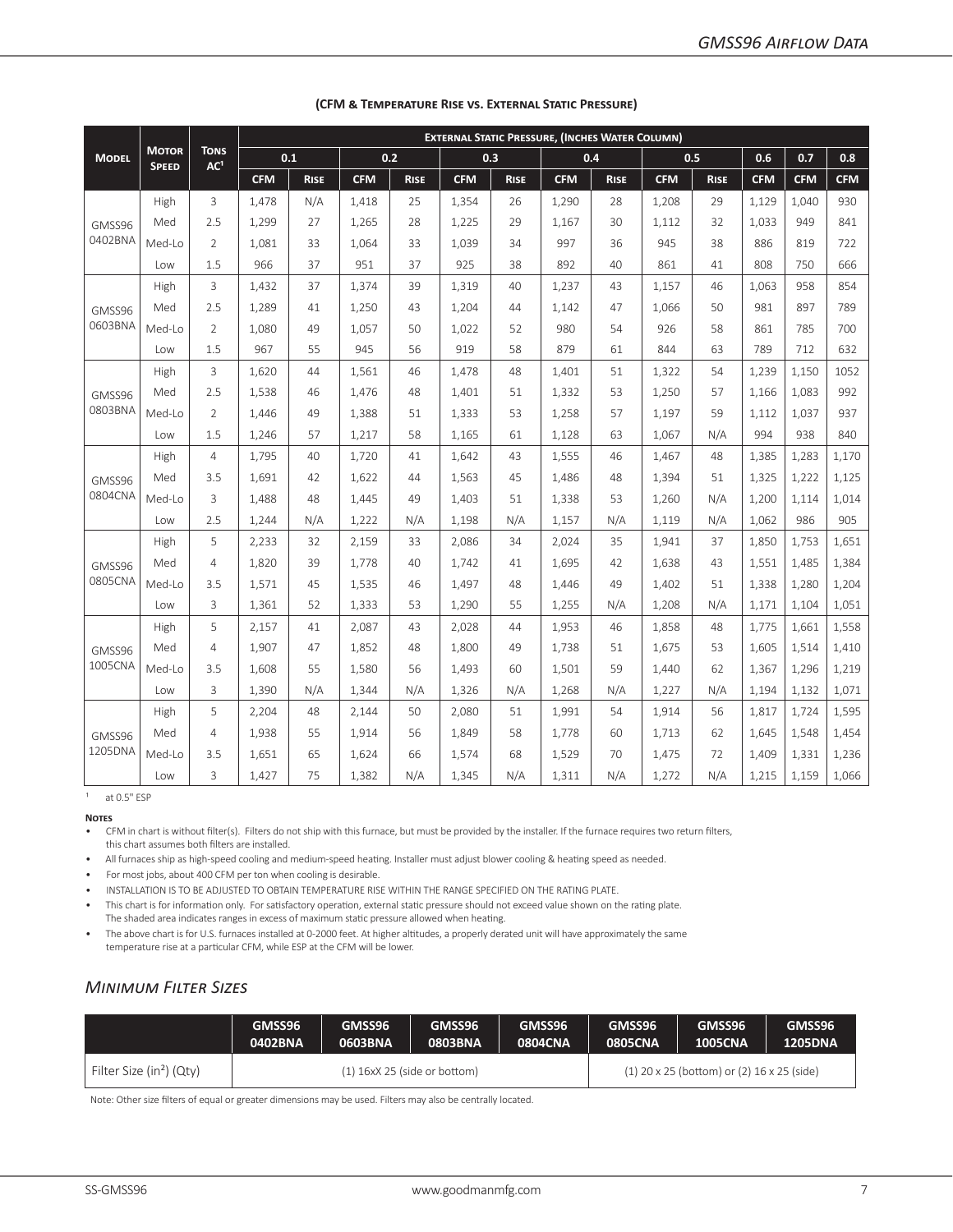|              |                              | <b>TONS</b>     |            |             |            |             |            |             | <b>EXTERNAL STATIC PRESSURE, (INCHES WATER COLUMN)</b> |             |            |             |            |            |            |
|--------------|------------------------------|-----------------|------------|-------------|------------|-------------|------------|-------------|--------------------------------------------------------|-------------|------------|-------------|------------|------------|------------|
| <b>MODEL</b> | <b>MOTOR</b><br><b>SPEED</b> | AC <sup>1</sup> | 0.1        |             |            | 0.2         |            | 0.3         |                                                        | 0.4         |            | 0.5         | 0.6        | 0.7        | 0.8        |
|              |                              |                 | <b>CFM</b> | <b>RISE</b> | <b>CFM</b> | <b>RISE</b> | <b>CFM</b> | <b>RISE</b> | <b>CFM</b>                                             | <b>RISE</b> | <b>CFM</b> | <b>RISE</b> | <b>CFM</b> | <b>CFM</b> | <b>CFM</b> |
|              | High                         | 3               | 1,425      | 25          | 1,345      | 26          | 1,271      | 28          | 1,198                                                  | 30          | 1,138      | 31          | 1,051      | 945        | 864        |
| GCSS96       | Med                          | 2.5             | 1,254      | 28          | 1,218      | 29          | 1,155      | 31          | 1.107                                                  | 32          | 1.040      | 34          | 952        | 869        | 761        |
| 0402BNA      | Med-Lo                       | $\overline{2}$  | 1,082      | 33          | 1,051      | 34          | 1,007      | 35          | 965                                                    | 37          | 910        | 39          | 841        | 770        | 660        |
|              | Low                          | 1.5             | 889        | 40          | 872        | 41          | 829        | 43          | 815                                                    | 44          | 765        | 46          | 711        | 659        | 585        |
|              | High                         | 3               | 1,348      | 40          | 1,283      | 42          | 1,217      | 44          | 1,151                                                  | 46          | 1,086      | 49          | 1,014      | 931        | 844        |
| GCSS96       | Med                          | 2.5             | 1,188      | 45          | 1,139      | 47          | 1,098      | 49          | 1,039                                                  | 51          | 986        | 54          | 916        | 834        | 758        |
| 0603BNA      | Med-Lo                       | $\overline{2}$  | 1.015      | 53          | 985        | 54          | 945        | 56          | 909                                                    | 59          | 858        | 62          | 804        | 733        | 655        |
|              | Low                          | 1.5             | 821        | 65          | 814        | N/A         | 788        | N/A         | 765                                                    | N/A         | 720        | N/A         | 677        | 640        | 564        |
|              | High                         | $\overline{4}$  | 1,736      | 41          | 1,613      | 44          | 1,578      | 45          | 1.498                                                  | 47          | 1,409      | 50          | 1,314      | 1,226      | 1,119      |
| GCSS96       | Med                          | 3.5             | 1,657      | 43          | 1,583      | 45          | 1,501      | 47          | 1,441                                                  | 49          | 1,366      | 52          | 1,282      | 1,173      | 1077       |
| 0804CNA      | Med-Lo                       | 3               | 1,581      | 45          | 1,510      | 47          | 1,443      | 49          | 1,371                                                  | 52          | 1,280      | 56          | 1,199      | 1,110      | 990        |
|              | <b>Low</b>                   | 2.5             | 1,369      | 52          | 1,313      | 54          | 1,278      | 56          | 1,225                                                  | 58          | 1,147      | 62          | 1,071      | 990        | 888        |
|              | High                         | 5               | 2,018      | 44          | 1,953      | 46          | 1,877      | 47          | 1,788                                                  | 50          | 1,735      | 51          | 1,659      | 1,556      | 1,448      |
| GCSS96       | Med                          | $\overline{4}$  | 1,826      | 49          | 1,749      | 51          | 1,660      | 54          | 1.566                                                  | 57          | 1,496      | 59          | 1.415      | 1,335      | 1,220      |
| 1005CNA      | Med-Lo                       | 3.5             | 1,618      | 55          | 1,539      | 58          | 1,476      | 60          | 1,406                                                  | 63          | 1,340      | 66          | 1,275      | 1,194      | 1,093      |
|              | Low                          | 3               | 1,402      | 63          | 1,354      | 66          | 1,296      | 69          | 1,242                                                  | N/A         | 1,173      | N/A         | 1,108      | 1,042      | 965        |
|              | High                         | 5               | 2,123      | 50          | 2,053      | 52          | 2,000      | 53          | 1,916                                                  | 56          | 1,832      | 58          | 1,739      | 1,646      | 1,561      |
| GCSS96       | Med                          | $\overline{4}$  | 1,912      | 56          | 1,844      | 58          | 1,770      | 60          | 1.708                                                  | 62          | 1,619      | 66          | 1,543      | 1.436      | 1,349      |
| 1205DNA      | Med-Lo                       | 3.5             | 1,684      | 63          | 1,622      | 66          | 1,578      | 68          | 1,503                                                  | 71          | 1,442      | 74          | 1,374      | 1,302      | 1,204      |
|              | Low                          | 3               | 1,493      | 71          | 1,436      | 74          | 1,371      | N/A         | 1,319                                                  | N/A         | 1,264      | N/A         | 1,208      | 1,153      | 1,061      |

#### **(CFM & Temperature Rise vs. External Static Pressure)**

 $1$  at 0.5" ESP

**Notes**

• CFM in chart is without filter(s). Filters do not ship with this furnace, but must be provided by the installer. If the furnace requires two return filters, this chart assumes both filters are installed.

• All furnaces ship as high-speed cooling and medium-speed heating. Installer must adjust blower cooling & heating speed as needed.

• For most jobs, about 400 CFM per ton when cooling is desirable.

• INSTALLATION IS TO BE ADJUSTED TO OBTAIN TEMPERATURE RISE WITHIN THE RANGE SPECIFIED ON THE RATING PLATE.

• This chart is for information only. For satisfactory operation, external static pressure should not exceed value shown on the rating plate. The shaded area indicates ranges in excess of maximum static pressure allowed when heating.

• The above chart is for U.S. furnaces installed at 0-2000 feet. At higher altitudes, a properly derated unit will have approximately the same temperature rise at a particular CFM, while ESP at the CFM will be lower.

#### *Minimum Filter Sizes*

|                                      | GCSS96                                      | GCSS96  | GCSS96         | GCSS96                                             | GCSS96         |  |
|--------------------------------------|---------------------------------------------|---------|----------------|----------------------------------------------------|----------------|--|
|                                      | 0402BNA                                     | 0603BNA | <b>0804CNA</b> | <b>1005CNA</b>                                     | <b>1205DNA</b> |  |
| Filter Size (in <sup>2</sup> ) (Qty) | $(2)$ 10 x 20 or $(1)$ 16 x 25 (top return) |         |                | $(1)$ 14 x 20 (bottom) or (1) 20 x 25 (top return) |                |  |

Note: Other size filters of equal or greater dimensions may be used. Filters may also be centrally located.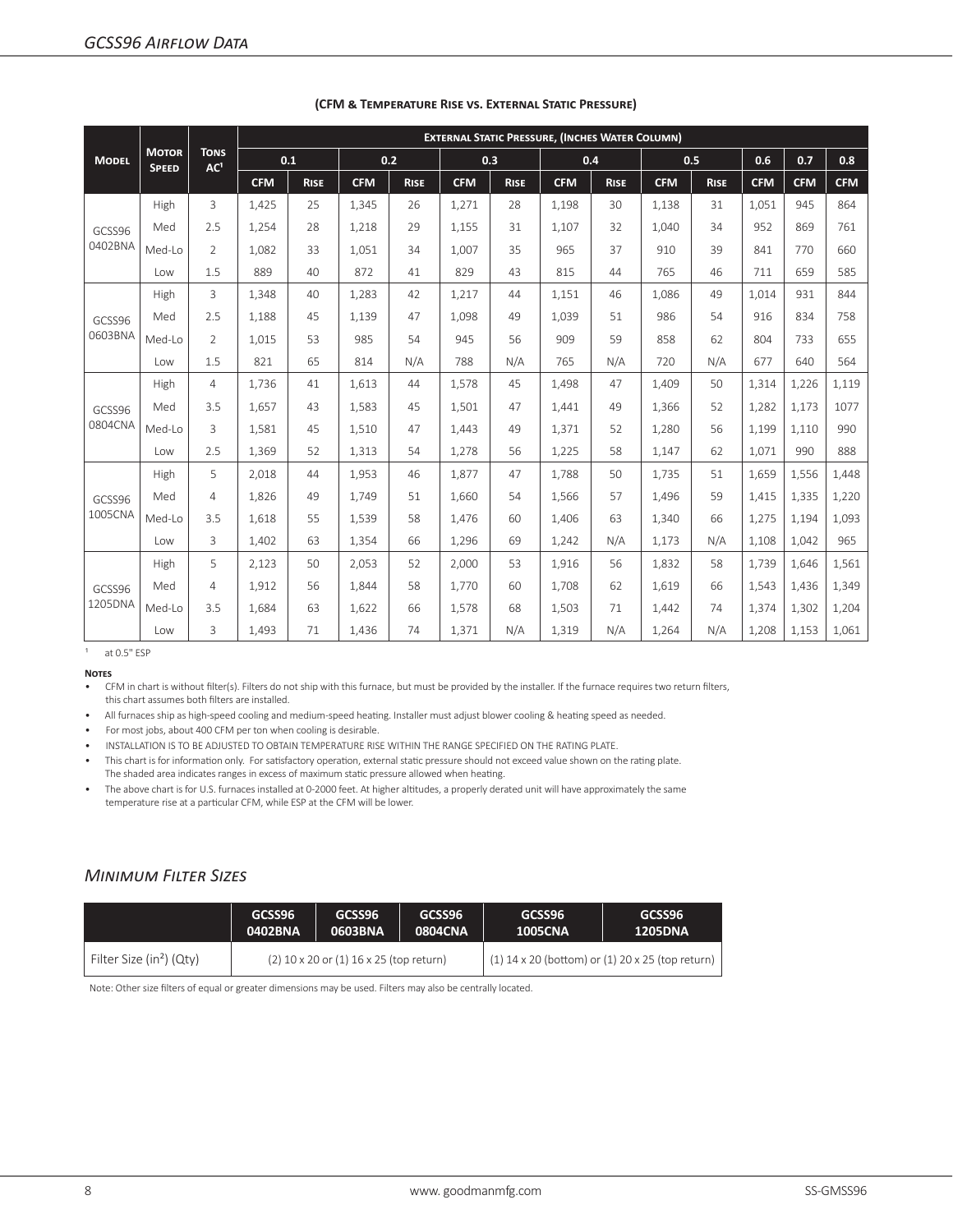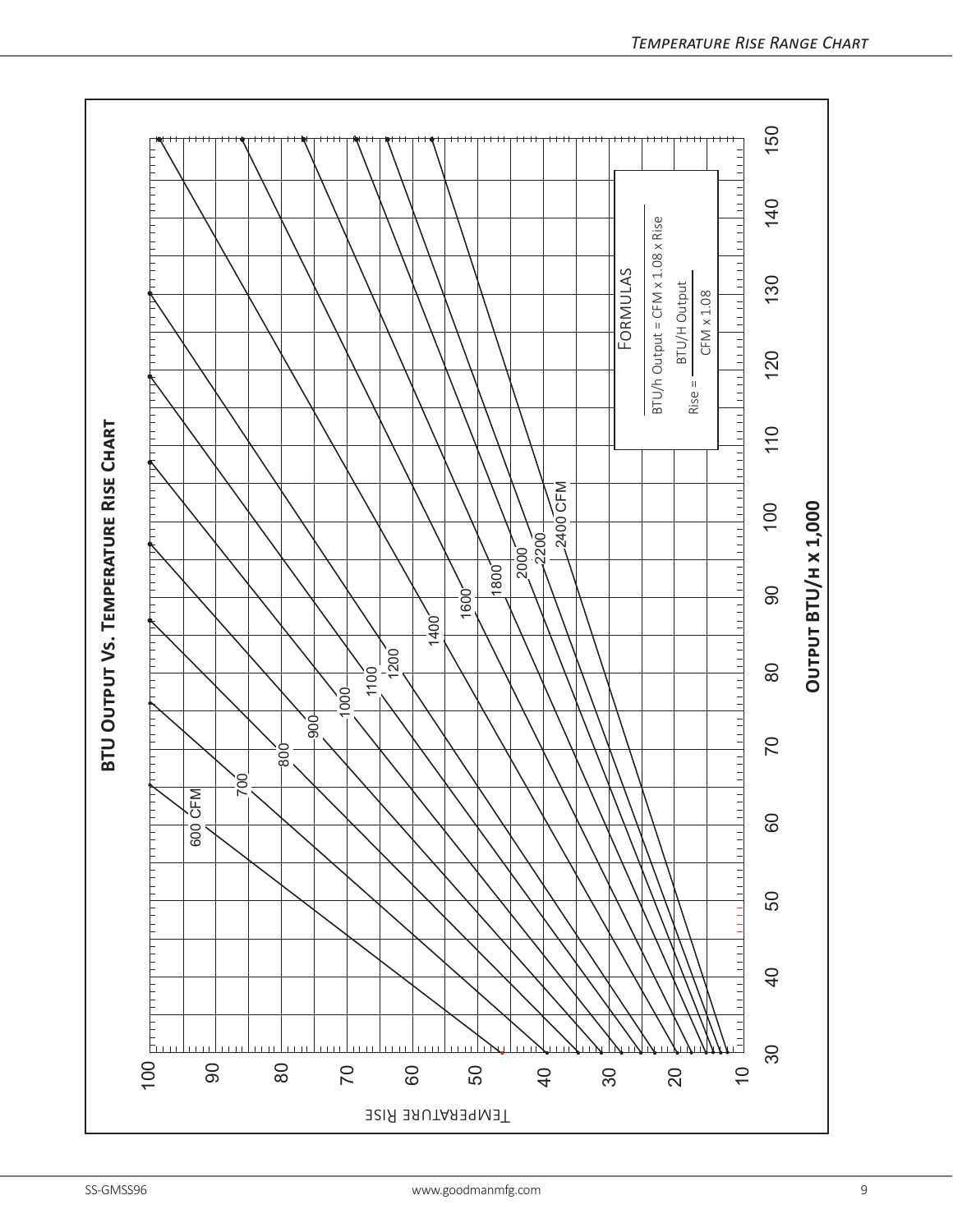

power<br>death. *Warning High Voltage:* Disconnect all power before servicing or installing this unit. Multiple power sources may be present. Failure to do so may cause property damage, personal injury, or death. this unit. Multiple injury, or servicing or installing this unit.<br>cause property damage, personal cause power before present. Failure to do so may **High Voltage:** Disconnect all<br>sources may be present. Failur **WARNING** 

⚡

Wiring is subject to change. Always<br>refer to the wiring diagram on the<br>unit for the most up-to-date wiring. Wiring is subject to change. Always refer to the wiring diagram on the unit for the most up-to-date wiring.

 $\triangleleft$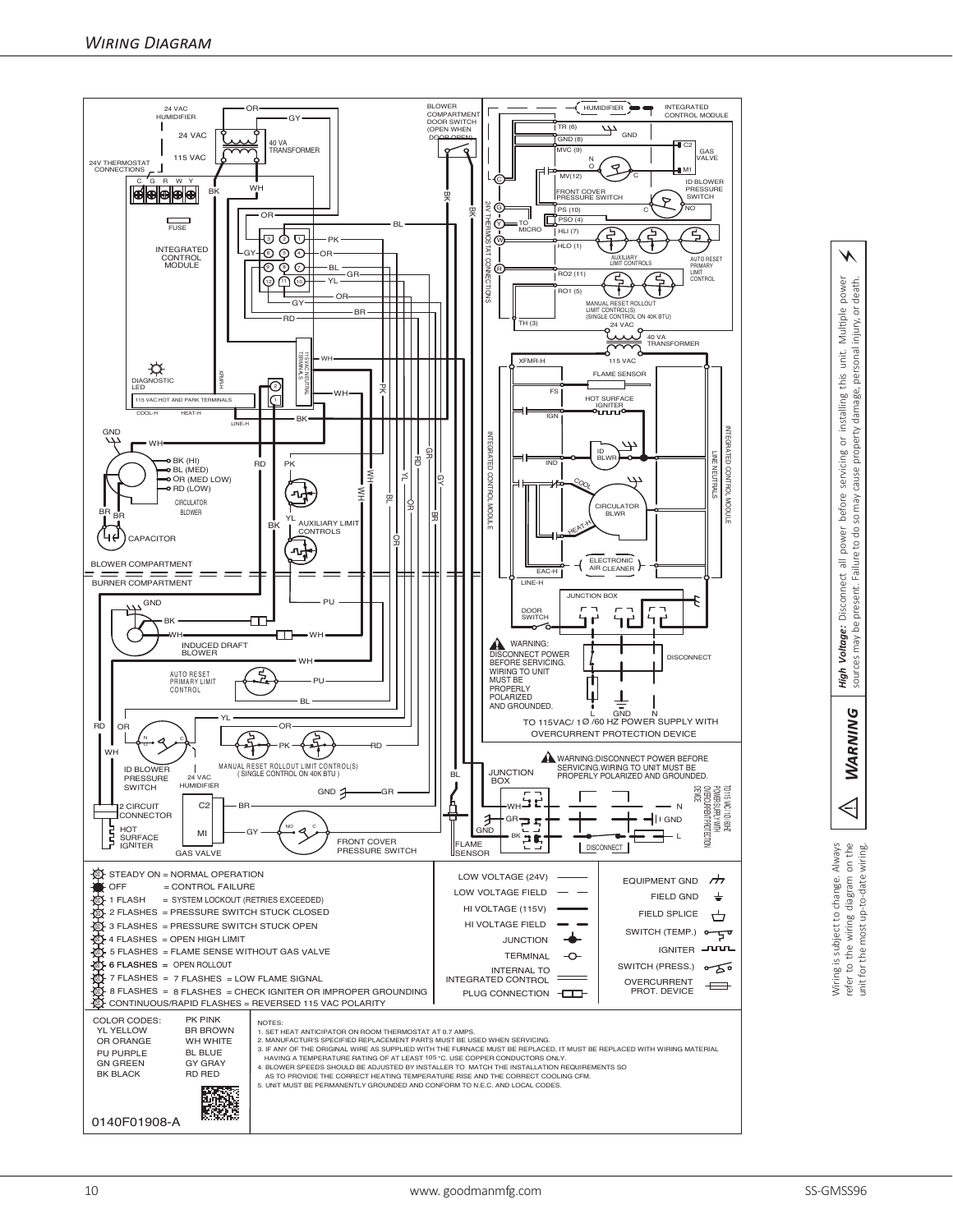| <b>MODEL</b>  | <b>DESCRIPTION</b>                                    | GMSS96<br>0402BNA | GMSS96<br>0603BNA | GMSS96<br>0803BNA | GMSS96<br><b>0804CNA</b> | GMSS96<br><b>0805CNA</b> | GMSS96<br><b>1005CNA</b> | GMSS96<br><b>1205DNA</b> |
|---------------|-------------------------------------------------------|-------------------|-------------------|-------------------|--------------------------|--------------------------|--------------------------|--------------------------|
| CVENT-2       | Concentric Vent Kit (2")                              | $\sqrt{ }$        | $\sqrt{ }$        | $\sqrt{}$         | $\sqrt{ }$               | $\sqrt{ }$               | $\sqrt{ }$               | $-$                      |
| CVFNT-3       | Concentric Vent Kit (3")                              | $\sqrt{ }$        | $\sqrt{ }$        | $\sqrt{ }$        | $\sqrt{ }$               | $\sqrt{ }$               | $\sqrt{ }$               | $\sqrt{ }$               |
| CFSB17        | Downflow Sub-Base 17.5"                               | $---$             | $---$             | $\cdots$          | $---$                    | $\cdots$                 | $---$                    | $---$                    |
| CFSB21        | Downflow Sub-Base 21"                                 | $---$             | $---$             | $---$             | $---$                    | $---$                    | $---$                    | $---$                    |
| CFSB24        | Downflow Sub-Base 24"                                 | $---$             | $\cdots$          | $\cdots$          | $\cdots$                 | $---$                    | $---$                    | $---$                    |
| RF000142      | Drain Kit -Horizontal Left Vertical Flue              | $\sqrt{ }$        | $\sqrt{ }$        | $\sqrt{ }$        | $\sqrt{ }$               | $\sqrt{ }$               | $\sqrt{ }$               | $\sqrt{ }$               |
| EFR02         | External Filter Rack with 16"x25"<br>Permanent Filter | $\sqrt{ }$        | $\sqrt{ }$        | $\sqrt{ }$        | $\sqrt{ }$               | $\cdots$                 | $---$                    | $---$                    |
| 0170K00000S   | Flush Mount Vent Kit - 3" or 2"                       | $\sqrt{ }$        | $\sqrt{ }$        | $\sqrt{ }$        | $\sqrt{ }$               | $\sqrt{ }$               | $\sqrt{ }$               | $\sqrt{ }$               |
| 0170K00001S   | Flush Mount Vent Kit - 2"                             | $\sqrt{ }$        | $\sqrt{ }$        | $\sqrt{}$         | $\sqrt{ }$               | $\sqrt{ }$               | $\sqrt{ }$               | $---$                    |
| AFE18-60A     | Fossil Fuel (Dual Fuel) Kit                           | $\sqrt{ }$        | $\sqrt{ }$        | $\sqrt{ }$        | $\sqrt{ }$               | $\sqrt{ }$               | $\sqrt{ }$               | $\sqrt{ }$               |
| <b>HASFK</b>  | High-Altitude Natural Gas Kit                         | HASFK-4           | HASFK-4           | HASFK-4           | HASFK-4                  | HASFK-4                  | HASFK-4                  | HASFK-4                  |
| <b>HASFK</b>  | High-Altitude LP Gas Kit                              | HASFK-4,5,6       | HASFK-5,6         | HASFK-5,6         | N/A                      | N/A                      | N/A                      | N/A                      |
| <b>IPIP03</b> | Low LP Gas Pressure Switch                            | $\sqrt{ }$        | $\sqrt{ }$        | $\sqrt{ }$        | $\sqrt{ }$               | $\sqrt{ }$               | $\sqrt{ }$               | $\sqrt{ }$               |
| <b>LPM-07</b> | LP Conversion Kits                                    | $\sqrt{ }$        | $\sqrt{ }$        | $\sqrt{ }$        | $\sqrt{ }$               | $\sqrt{ }$               | $\sqrt{ }$               | $\sqrt{ }$               |
| FTK04         | Twinning Kit                                          | $\sqrt{ }$        | $\sqrt{ }$        | $\sqrt{}$         | $\sqrt{ }$               | $\sqrt{ }$               | $\sqrt{ }$               | $\sqrt{ }$               |

| <b>MODEL</b>       | <b>DESCRIPTION</b>                                    | GCSS96<br>0402BNA | GCSS96<br>0603BNA | GCSS96<br>0804CNA | GCSS96<br><b>1005CNA</b> | GCSS96<br>1205DNA |
|--------------------|-------------------------------------------------------|-------------------|-------------------|-------------------|--------------------------|-------------------|
| CVFNT-2            | Concentric Vent Kit (2")                              | $\sqrt{ }$        | $\sqrt{ }$        | $\sqrt{ }$        | $\sqrt{ }$               | $---$             |
| CVFNT-3            | Concentric Vent Kit (3")                              | $\sqrt{ }$        | $\sqrt{ }$        | $\sqrt{ }$        | $\sqrt{ }$               | $\sqrt{ }$        |
| CFSB17             | Downflow Sub-Base 17.5"                               | $\sqrt{ }$        | $\sqrt{ }$        | $---$             | $- - -$                  |                   |
| CFSB <sub>21</sub> | Downflow Sub-Base 21"                                 |                   | $---$             | $\sqrt{ }$        | $\sqrt{ }$               |                   |
| CFSB24             | Downflow Sub-Base 24"                                 | $---$             | ---               | $---$             | $---$                    | $\sqrt{ }$        |
| RF000142           | Drain Kit -Horizontal Left Vertical Flue              | $---$             | $---$             | $---$             | ---                      | $---$             |
| FFR02              | External Filter Rack with 16"x25"<br>Permanent Filter | $\sqrt{ }$        | $\sqrt{ }$        | $\sqrt{ }$        | ---                      |                   |
| 0170K00000S        | Flush Mount Vent Kit - 3" or 2"                       | $\sqrt{ }$        | $\sqrt{ }$        | $\sqrt{ }$        | $\sqrt{ }$               | $\sqrt{ }$        |
| 0170K00001S        | Flush Mount Vent Kit - 2"                             | $\sqrt{ }$        | $\sqrt{ }$        | $\sqrt{ }$        | $\sqrt{ }$               | $---$             |
| AFE18-60A          | Fossil Fuel (Dual Fuel) Kit                           | $\sqrt{ }$        | $\sqrt{ }$        | $\sqrt{ }$        | $\sqrt{ }$               | $\sqrt{ }$        |
| <b>HASFK</b>       | High-Altitude Natural Gas Kit                         | HASFK-4           | HASFK-4           | HASFK-4           | HASFK-4                  | HASFK-4           |
| <b>HASFK</b>       | High-Altitude LP Gas Kit                              | HASFK-5           | HASFK-5           | HASFK-5           | HASFK-4                  | HASFK-4           |
| LPLP03             | Low LP Gas Pressure Switch                            | $\sqrt{ }$        | $\sqrt{ }$        | $\sqrt{ }$        | $\sqrt{ }$               | $\sqrt{ }$        |
| I PM-07            | LP Conversion Kits                                    | $\sqrt{ }$        | $\sqrt{ }$        | $\sqrt{ }$        | $\sqrt{ }$               | $\sqrt{ }$        |
| FTK04              | Twinning Kit                                          | $\sqrt{ }$        | ν                 | $\sqrt{ }$        | $\sqrt{ }$               | $\sqrt{ }$        |